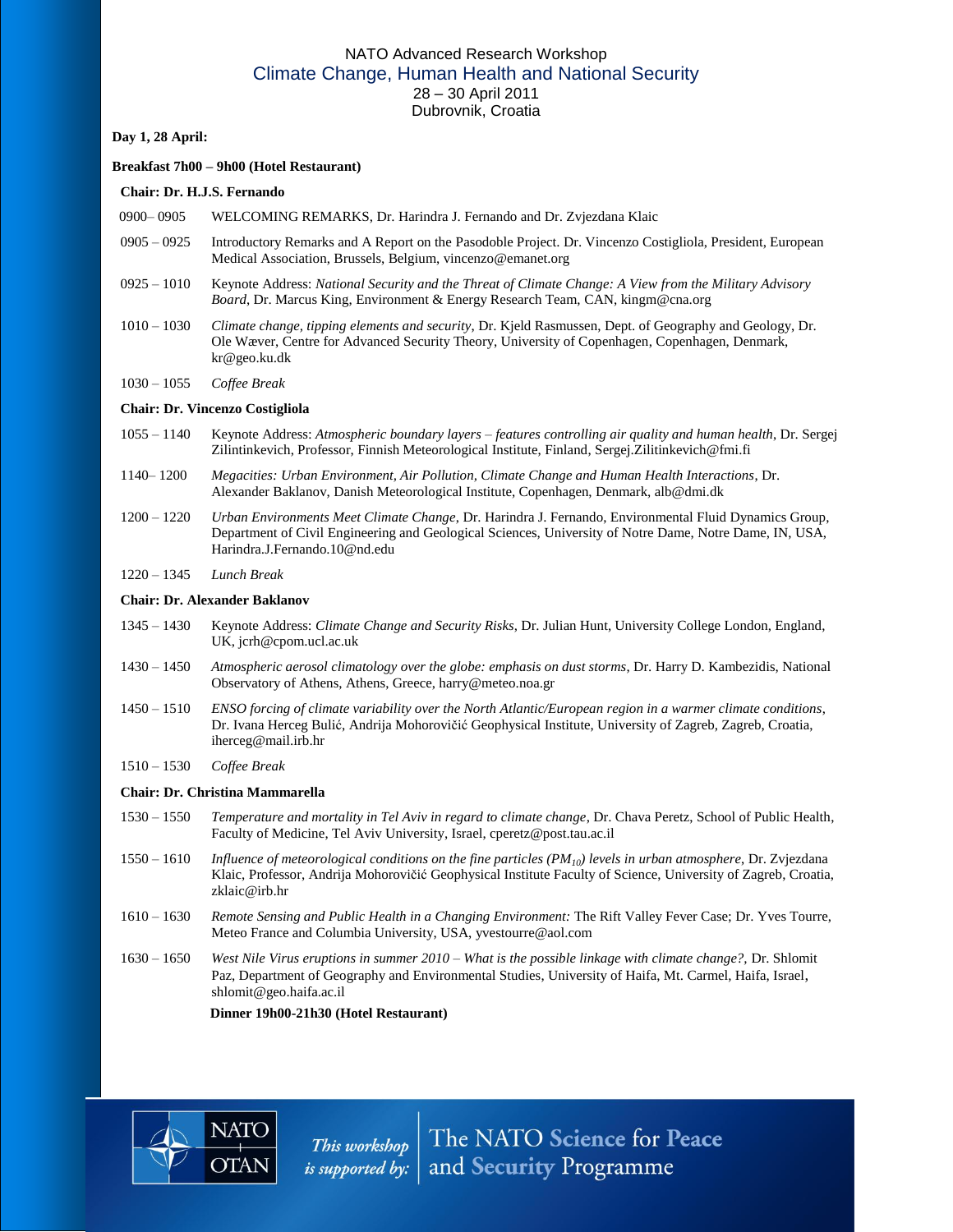# NATO Advanced Research Workshop Climate Change, Human Health and National Security 28 – 30 April 2011 Dubrovnik, Croatia

## **Day 2, 29 April:**

# **Breakfast 7h00 – 9h00 (Hotel Restaurant)**

#### **Chair: Dr. Roger Falconer**

- 0900 0945 Keynote Address: *Implications of climate change for marginal and inland seas*, Dr. Peter Zavialov, Laboratory of land-ocean interactions, P.P.Shirshov Institute of Oceanology, Moskow, Russia, peter@ocean.ru
- 0945 1005 *Global warming projected water cycle changes over the Mediterranean*, Dr. Pinhas Alpert, Department of Geophysics and Planetary Sciences, Porter School of Environmental Studies, Tel-Aviv University, Tel Aviv, Israel, Pinhas@post.tau.ac.il
- 1005 1025 New atmospheric pollution indicators and tools to support policy for environmental sustainable development". Dr. Christina Mammarella, Dr. Giovanni Grandoni, Italian National Agency for New Technologies, Energy and the Environment, Italy, mammarella@sede.enea.it, giovanni.grandoni@casaccia.enea.it
- 1025 1055 *Coffee Break*
- 1025 1055 *Poster by Dr. Vardanian - On Some Issues of the Anthropogenic Transformation of Water Ecosystems (Case Study of Lake Sevan)*, Dr. Trahel Vardanian, Department of Physical Geography and Hydrometeorology, Yerevan State University, Yerevan, Republic of Armenia, [tvardanian@ysu.am](mailto:tvardanian@ysu.am)

*Presentation of Dr. Elsaeed – Climate change effect on Egypt's water supply*, Dr. Gamal Elsaeed, Civil Engineering Department, Faculty of Engineering, Shobra, Banha University, Egypt, Elsaeed@sadcoegypt.com

#### **Chair: Dr. Zvjezdana Klaic**

- 1055 1115 Overview Lecture: *Impacts from Climate Change on Water Resources at the River Catchment Scale*, Dr. Jacques Ganoulis, Aristotle University of Thessaloniki, Greece, iganouli@civil.auth.gr
- 1115 1135 *How effective could 'landscape management' tool address mitigation of cultural and natural threats on coastal wetlands system?* Dr. Adnan Kaplan, Agriculture Department, Ege University, İzmir, Turkey, adnankaplan@gmail.com
- 1135 1155 *Climate Change and Adoption Strategies- what is going on in the Republic of Serbia*, Dr. Vesela Radovic, University of Novi Sad, Serbia, veselaradovic@yahoo.com
- 1155 1215 *Climate variation or climate change? Evidence in favour in the Northern Adriatic Area, Croatia,* Dr. Ana Alebic-Juretic, Air Pollution Division, Teaching Institute of Public Health, Rijeka, Croatia, alebic@rijeka.riteh.hr
- 1215 1345 *Lunch Break*

#### **Chair: Dr. Sergej Zilitinkevich**

- 1345 1430 Keynote Address*: Interactions of global climate change and urban climate in different climate regions*, Dr. Robert Bornstein, San Jose State University, California, USA, pblmodel@hotmail.com
- 1430 1450 *Numerical and experimental simulations of local winds*, Dr. Antonio Cenedese, Franco Catalano, Serena Falasca, Monica Moroni, Dipartimento di Ingegneria Civile edile e ambientale, Facoltà di Ingegneria, Università degli Studi di Roma "La Sapienza", Rome, Italy, antonio.cenedese@uniroma1.it
- 1450 1510 *Future heat waves in Paris metropolitan area*, Dr. Anne-Lise Beaulant, National Center of Meteorological Researches, CNRM-Meteo France, Toulouse, France, anne-lise.beaulant@meteo.fr
- 1510 1530 *Coffee Break*

#### **Chair: Lord Julian Hunt**

- 1530 1550 *Global Water Security: Engineering the Future*, Dr. Roger Falconer, Cardiff University, United Kingdom, FalconerRA@cf.ac.uk, and Michael Norton, Managing Director of Water and Power, Halcrow Group, Ltd., United Kingdom
- 1550 1610 *Experiences from Assessing Local Water Conflicts: Understanding the Links between Water, Marginalisation and Climate Change*, Mr. Lukas Rüttinger, Adelphi Research, Germany, ruettinger@adelphi.de
- 1610 1630 *The relative impact of climate change on water resources in Jordan,* Dr. Ibrahim Oroud, Prince Faisal Center for Dead Sea, Environmental and Energy Research, Mu'tah University, Jordan, ioroud@mutah.edu.jo

#### **Depart hotel for City tour and dinner 17h10**



This workshop The NATO Science for Peace<br>is supported by: and Security Programme